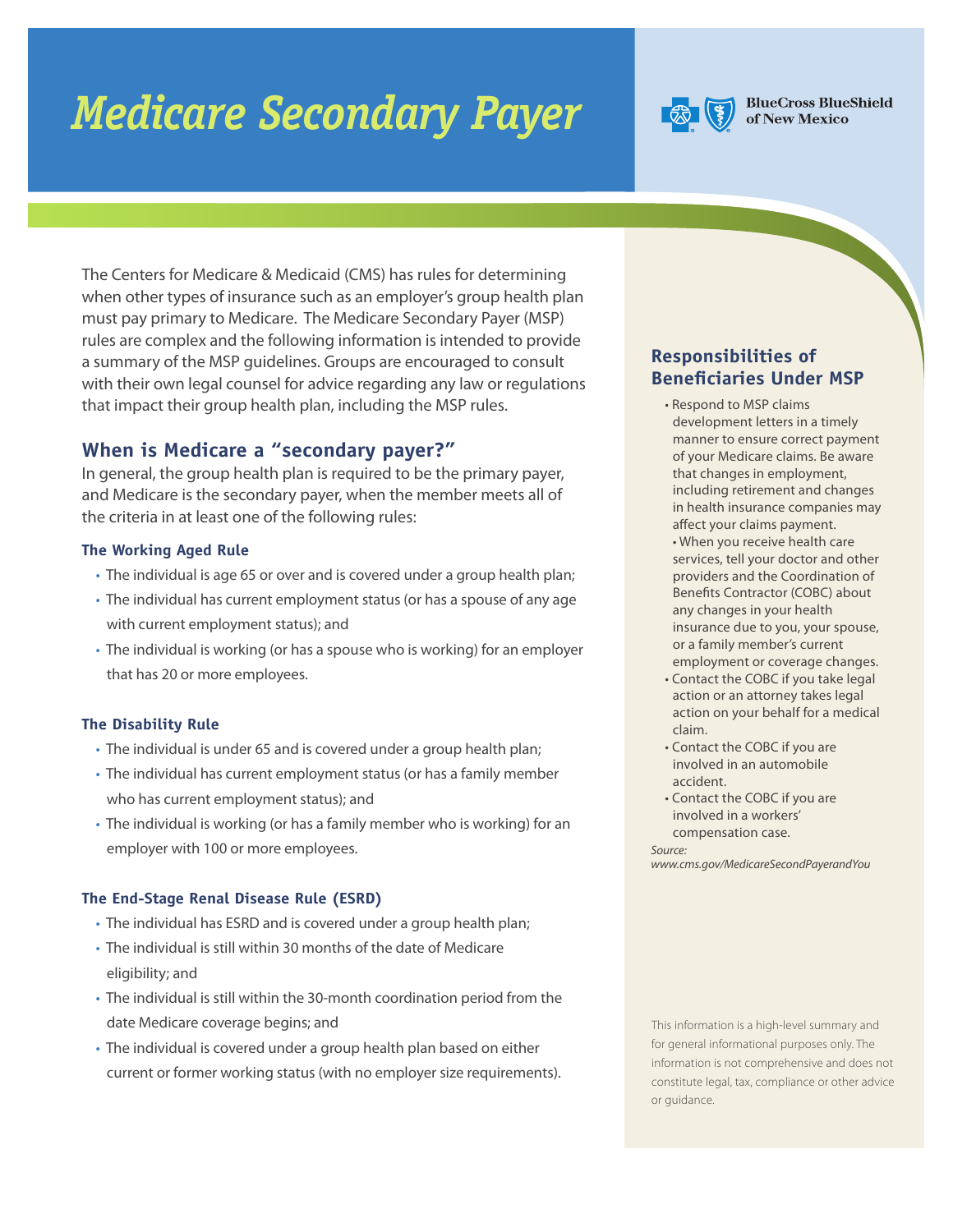

## **How should an employer calculate its total number of employees?**

Total employee size, not group or enrollment size, is used to assist in the determination of whether Medicare is primary or secondary to group health plan coverage. The general guideline is that employer size equals the total of nationwide full- and part-time employees, including seasonal employees. It is the responsibility of the employer to notify Blue Cross and Blue Shield of New Mexico on an annual basis of their employer size and update us if employee size changes above or below 20 employees or above or below 100 employees throughout the year by completing and returning the Employer Acknowledgement Form.

Employers should consult their own legal counsel to determine their precise size and reporting responsibilities for MSP purposes.

# **What does it mean to have "current employment status?"**

In addition to employee size, whether or not an individual or the spouse of the individual has "current employment status" with the employer assists in the determination of whether Medicare or the group health plan coverage is primary. Generally, an individual has "current employment status" if the individual is actively working or associated with the employer in a business relationship. In addition, an individual can have "current employment status" if the individual is not actively working but is receiving short or long-term disability benefits from the employer for up to 6 months (FICA taxes are being paid on the disability benefits).

# **What if a covered member is entitled to Medicare due to ESRD as well as aged or disability?**

Generally, GHPs are subject to a 30-month coordination period for any plan enrollee eligible for, or entitled to Medicare based on ESRD, regardless of whether that individual also is entitled to Medicare on the basis of age or disability. The dual entitlement rules are complex and exceptions apply.

## **Responsibilities of Employers Under MSP**

- Assure that your plans identify those individuals to whom the MSP requirement applies.
- Assure that your plans provide for proper primary payments where by law Medicare is the secondary payer.
- Assure that your plans do not discriminate against employees and employees' spouses age 65 or over, people who suffer from permanent kidney failure, and disabled Medicare beneficiaries for whom Medicare is secondary payer.
- Accurately complete and submit Data Match reports timely on identified employees.

*Source: www.cms.gov/MedicareSecondPayerandYou*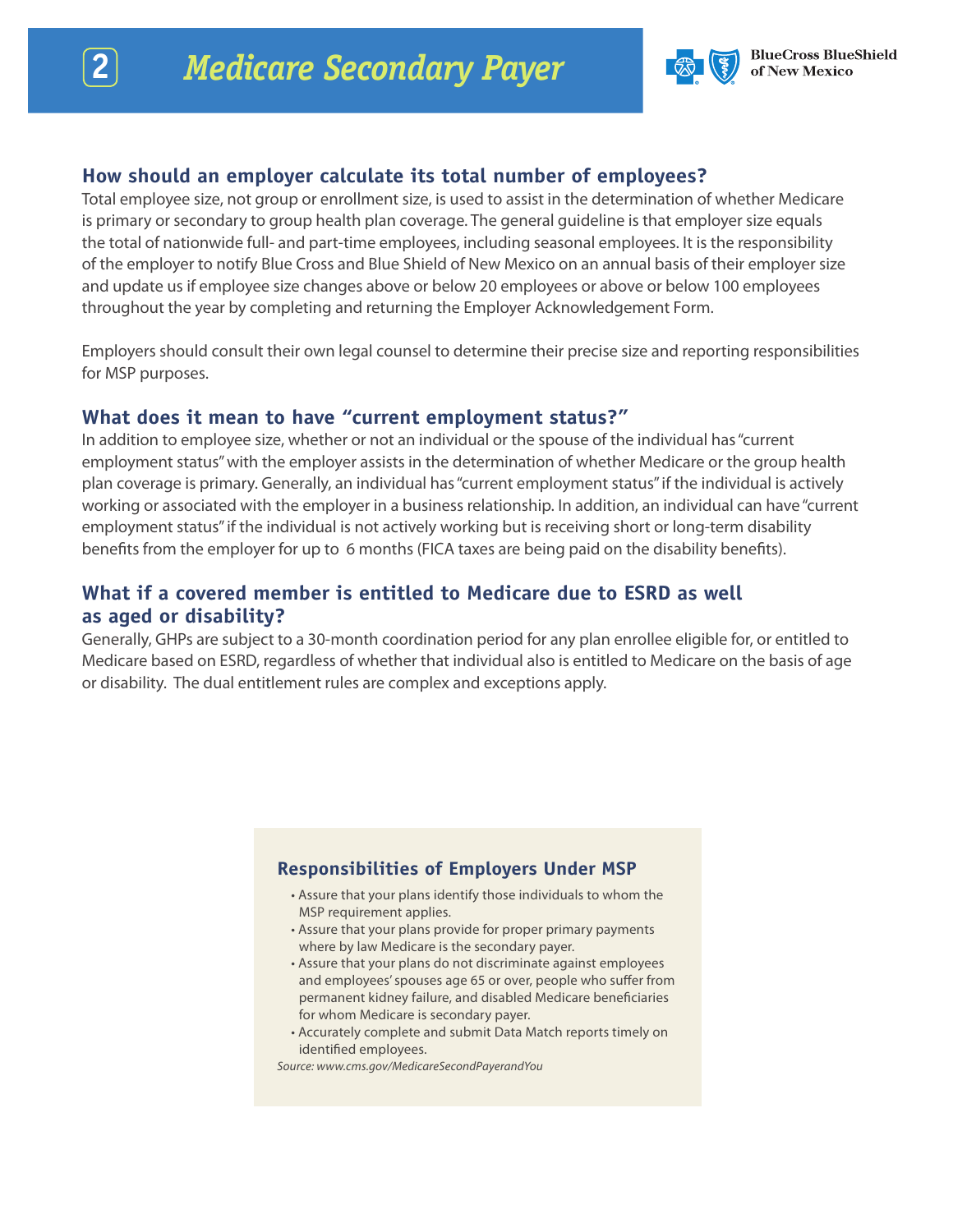

## **How does BCBSNM and CMS exchange data and information to make sure that claims are paid properly?**

BCBSNM is registered with CMS as a Responsible Reporting Entity (RRE). As an RRE, we submit group health plan arrangement data for Medicare beneficiaries to the CMS Coordination of Benefits Contractor (COBC) on a quarterly basis through the Section 111 reporting process. This process allows CMS to coordinate the order of benefits correctly and pay claims appropriately.

Additionally, on a quarterly basis, BCBSNM sends a HIPAA Eligibility Wrapper Query File (HEW) to CMS to query certain members that could potentially have Medicare entitlement. If Medicare entitlement exists for a member, the COBC will return a response file notifying us of the member's Medicare status and reason for entitlement.

# **Do you need a Social Security Number on file for every member?**

CMS requires Medicare Health Insurance Claims Numbers (HICNs) or Social Security Numbers (SSNs) for anyone who is Medicare eligible or any individuals who are age 45 or older. As the RRE, we must be able to demonstrate that we have tried to obtain HISCNs or SSNs for this target group.

 The annual HISN/SSN letter request serves as HCSC's due diligence to solicit this sensitive information from our members.

# **What should an employer do if they receive a demand letter from Medicare?**

A demand letter is a debt collection tool sent by a Medicare contractor to group health plans for any of the following reasons:

- To request a payment
- To address a late charge to a debt (interest, penalties and administrative costs)
- To report delinquent debts to credit bureaus
- To refer debts that are 180 days delinquent
- To bar delinquent debtors from receiving loans or loan guarantees

It is imperative for the group to send the demand letter immediately to: HCSC Blue Cross Blue Shield ATTN: MSP Demand Case Enclosed 300 East Randolph Chicago, IL 60601-5099 MSP\_Inquiries@bcbsnm.com

> *This information is a high-level summary and for general informational purposes only. The information is not comprehensive and does not constitute legal, tax, compliance or other advice or guidance.*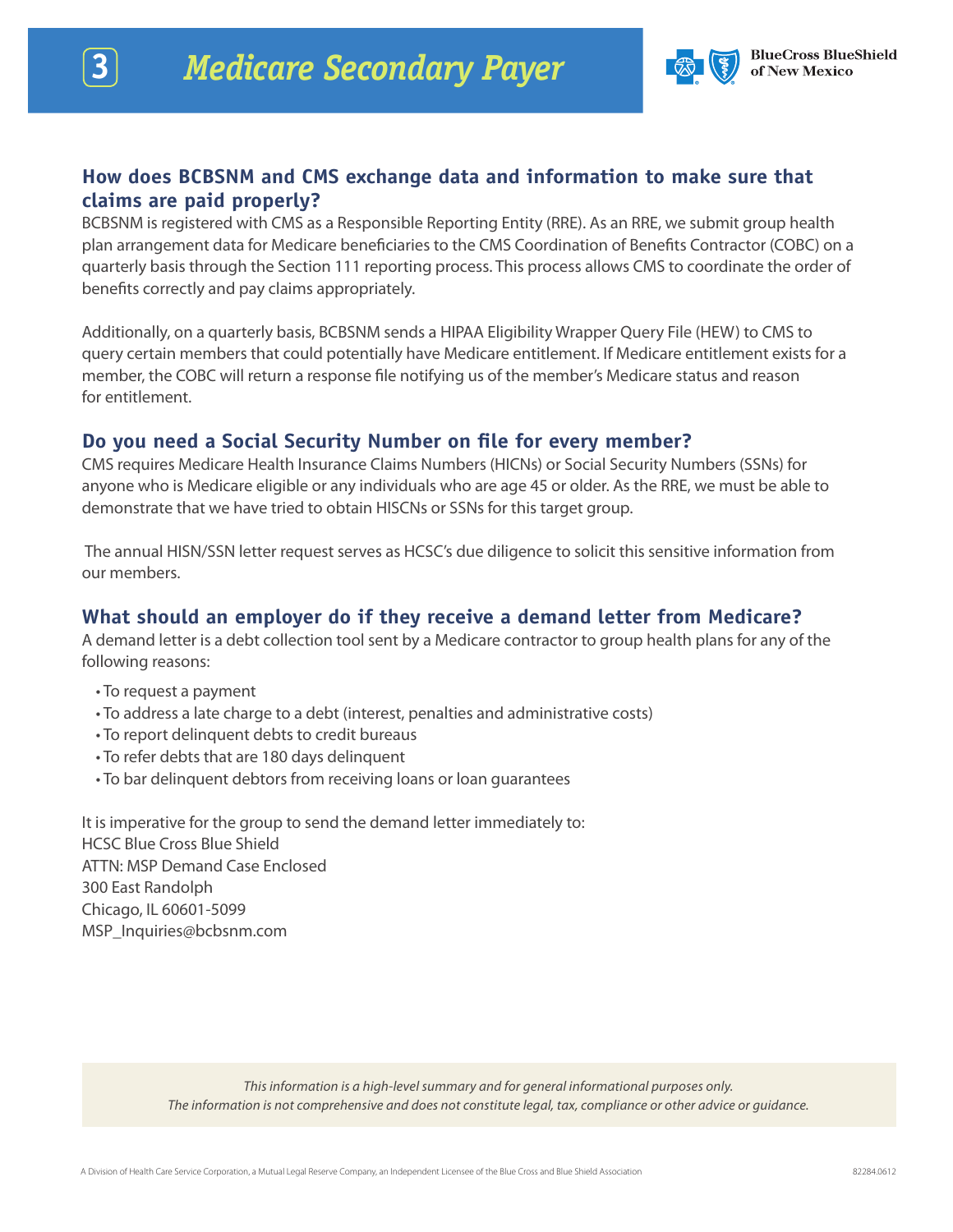

**BlueCross BlueShield of Illinois BlueCross BlueShield of New Mexico BlueCross BlueShield of Oklahoma BlueCross BlueShield of Texas** 

## **How Medicare Secondary Payer (MSP) Rules Apply to Medicare Beneficiaries Covered by Group Health Plans**

|                                                                                                                                                                                                                                                     |                                             | AGE ENTITLED - Member is Medicare-entitled due to age of 65 or greater.                                                                                                                                                |                                |                                                    |                                    |                                                                                                                                               |  |
|-----------------------------------------------------------------------------------------------------------------------------------------------------------------------------------------------------------------------------------------------------|---------------------------------------------|------------------------------------------------------------------------------------------------------------------------------------------------------------------------------------------------------------------------|--------------------------------|----------------------------------------------------|------------------------------------|-----------------------------------------------------------------------------------------------------------------------------------------------|--|
|                                                                                                                                                                                                                                                     | Total employer size                         |                                                                                                                                                                                                                        | Subscriber's employment status |                                                    |                                    | Primary payer for member with                                                                                                                 |  |
| (Please refer to footnotes referenced)                                                                                                                                                                                                              |                                             |                                                                                                                                                                                                                        | (employee or former employee)  |                                                    | <b>BCBS(Plan) and Medicare</b>     |                                                                                                                                               |  |
| Fewer than 20 employees x                                                                                                                                                                                                                           |                                             |                                                                                                                                                                                                                        | Current or former employee     |                                                    | Medicare                           |                                                                                                                                               |  |
|                                                                                                                                                                                                                                                     | 20 or more employees *                      |                                                                                                                                                                                                                        | Current employee               |                                                    | BCBS(Plan) +                       |                                                                                                                                               |  |
|                                                                                                                                                                                                                                                     |                                             |                                                                                                                                                                                                                        | Former employee                |                                                    | Medicare                           |                                                                                                                                               |  |
|                                                                                                                                                                                                                                                     |                                             | DISABILITY ENTITLED - Member is Medicare-entitled due to Social Security Administration determination of disability.                                                                                                   |                                |                                                    |                                    |                                                                                                                                               |  |
|                                                                                                                                                                                                                                                     | Total employer size                         |                                                                                                                                                                                                                        | Subscriber's employment status |                                                    | Primary payer for member with      |                                                                                                                                               |  |
|                                                                                                                                                                                                                                                     |                                             |                                                                                                                                                                                                                        | (employee or former employee)  |                                                    | <b>BCBS(Plan) and Medicare</b>     |                                                                                                                                               |  |
|                                                                                                                                                                                                                                                     | Fewer than 100 employees <sup>x</sup>       |                                                                                                                                                                                                                        | Current or former employee     |                                                    |                                    | Medicare                                                                                                                                      |  |
|                                                                                                                                                                                                                                                     | 100 or more employees ✓                     |                                                                                                                                                                                                                        | Current employee               |                                                    | BCBS(Plan)                         |                                                                                                                                               |  |
|                                                                                                                                                                                                                                                     |                                             |                                                                                                                                                                                                                        | Former employee                |                                                    | Medicare                           |                                                                                                                                               |  |
|                                                                                                                                                                                                                                                     |                                             | END-STAGE RENAL DISEASE - Member is Medicare-entitled due to end-state renal disease (ESRD)                                                                                                                            |                                |                                                    |                                    |                                                                                                                                               |  |
| 30-month (^) ESRD Coordination<br>Period                                                                                                                                                                                                            |                                             | Subscriber's employment status<br>(employee or former employee)                                                                                                                                                        |                                | Plan paying primary at time of ESRD<br>Entitlement |                                    | Primary payer for member with<br>BCBS(Plan) and Medicare                                                                                      |  |
| <b>Coordination Period Not</b><br>completed                                                                                                                                                                                                         |                                             |                                                                                                                                                                                                                        | Current or former employee     |                                                    | BCBS(P) or other Group Health Plan | BCBS(Plan)                                                                                                                                    |  |
|                                                                                                                                                                                                                                                     |                                             |                                                                                                                                                                                                                        |                                | Other (not a Group Health Plan)                    |                                    | Medicare                                                                                                                                      |  |
| <b>Coordination Period completed</b>                                                                                                                                                                                                                |                                             |                                                                                                                                                                                                                        | Current or former employee     |                                                    | N/A                                | Medicare                                                                                                                                      |  |
| DUAL ENTITLEMENT - Member is Medicare-entitled due to ESRD as well as age or disability                                                                                                                                                             |                                             |                                                                                                                                                                                                                        |                                |                                                    |                                    |                                                                                                                                               |  |
| Order of<br><b>Total Employer</b>                                                                                                                                                                                                                   |                                             |                                                                                                                                                                                                                        | Subscriber's employment status |                                                    | 30-month (^) ESRD Coordination     | Primary payer for member with                                                                                                                 |  |
| entitlements                                                                                                                                                                                                                                        | at time of ESRD entitlement><br><b>Size</b> |                                                                                                                                                                                                                        |                                |                                                    | Period                             | <b>BCBS(Plan) and Medicare</b>                                                                                                                |  |
| Age<br>First then<br><b>ESRD</b>                                                                                                                                                                                                                    | Fewer than 20<br>employees x                | Current or former employee                                                                                                                                                                                             |                                |                                                    | N/A                                | Medicare >                                                                                                                                    |  |
|                                                                                                                                                                                                                                                     | 20 or more                                  | Current employee                                                                                                                                                                                                       |                                |                                                    | Not Completed                      | $BCBS(Plan) + \triangleright$                                                                                                                 |  |
|                                                                                                                                                                                                                                                     | employees*                                  |                                                                                                                                                                                                                        |                                |                                                    | Completed                          | Medicare≻                                                                                                                                     |  |
|                                                                                                                                                                                                                                                     |                                             |                                                                                                                                                                                                                        | Former employee                |                                                    | N/A                                | Medicare                                                                                                                                      |  |
| <b>Disability</b><br>first then<br><b>ESRD</b>                                                                                                                                                                                                      | Fewer than 100<br>employees x               | Current or former employee                                                                                                                                                                                             |                                |                                                    | N/A                                | Medicare >                                                                                                                                    |  |
|                                                                                                                                                                                                                                                     | 100 or more<br>employees √                  | Current employee                                                                                                                                                                                                       |                                | Not completed                                      |                                    | BCBS(Plan) >                                                                                                                                  |  |
|                                                                                                                                                                                                                                                     |                                             |                                                                                                                                                                                                                        |                                | Completed                                          |                                    | Medicare>                                                                                                                                     |  |
|                                                                                                                                                                                                                                                     |                                             |                                                                                                                                                                                                                        | Former employee                |                                                    | N/A                                | Medicare >                                                                                                                                    |  |
| <b>ESRD</b> first,                                                                                                                                                                                                                                  | N/A                                         | Current or former employee                                                                                                                                                                                             |                                |                                                    | Not completed                      | BCBS(Plan) ** >                                                                                                                               |  |
| then Age or<br><b>Disability</b>                                                                                                                                                                                                                    |                                             |                                                                                                                                                                                                                        |                                |                                                    | Completed                          | Medicare $\triangleright$                                                                                                                     |  |
|                                                                                                                                                                                                                                                     | <b>Notes Applying to All Above Tables</b>   |                                                                                                                                                                                                                        |                                |                                                    |                                    |                                                                                                                                               |  |
| Employer had 20 or more total employees for each working day in each of 20 or more weeks in the current or preceding calendar year.                                                                                                                 |                                             |                                                                                                                                                                                                                        |                                |                                                    |                                    |                                                                                                                                               |  |
| $***$<br>If the individual was not covered by a group health plan prior to joining BCBS(P) and Medicare was primary, Medicare remains primary                                                                                                       |                                             |                                                                                                                                                                                                                        |                                |                                                    |                                    |                                                                                                                                               |  |
| Employer had 100 or more total employees on 50 percent or more business days during the preceding calendar year.<br>✓                                                                                                                               |                                             |                                                                                                                                                                                                                        |                                |                                                    |                                    |                                                                                                                                               |  |
| ×                                                                                                                                                                                                                                                   |                                             | $(\checkmark)$ thresholds, the threshold(s) applies to all employers in the multi-employer group health plan.                                                                                                          |                                |                                                    |                                    | If the employer is a member of a 'multi-employer group health plan' and any one employer in the plan meets the working-aged (*) or disability |  |
| For ESRD, the accountability during the coordination period depends on the assignment at the time the member becomes ESRD entitled.<br>Whatever the primary payer is at the time of ESRD entitlement is maintained through the coordination period. |                                             |                                                                                                                                                                                                                        |                                |                                                    |                                    |                                                                                                                                               |  |
| If the member is the employee's domestic partner and is also Medicare-entitled due to age, Medicare is the primary payer<br>$\ddot{}$                                                                                                               |                                             |                                                                                                                                                                                                                        |                                |                                                    |                                    |                                                                                                                                               |  |
| ٨                                                                                                                                                                                                                                                   |                                             | coordination period begins. Also, Medicare entitlement due to ESRD may end before the 30-month coordination period ends. Go to<br>www.Medicare.gov or call Medicare at 1-(800) 633-4227 for authoritative information. |                                |                                                    |                                    | Some individuals with ESRD wait up to three months after the month dialysis begins before becoming Medicare-entitled and the 30-month         |  |

Divisions of Health Care Service Corporation, a Mutual Legal Reserve Company, an Independent Licensee of the Blue Cross and Blue Shield Association